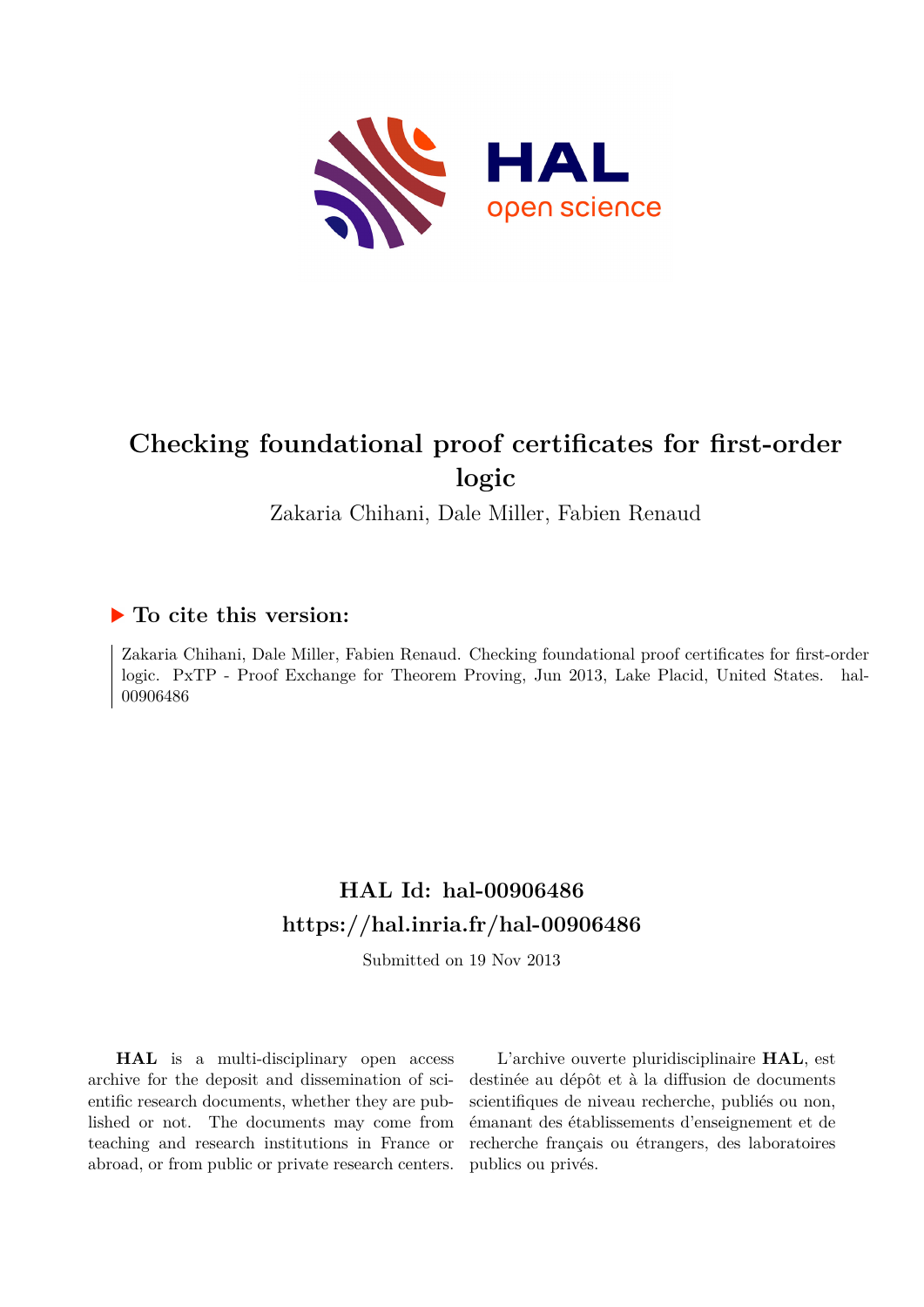# Checking foundational proof certificates for first-order logic (extended abstract)

Zakaria Chihani, Dale Miller and Fabien Renaud

INRIA and LIX, Ecole Polytechnique, Palaiseau, France ´

#### Abstract

We present the design philosophy of a proof checker based on a notion of *foundational proof certificates*. At the heart of this design is a semantics of proof evidence that arises from recent advances in the theory of proofs for classical and intuitionistic logic. That semantics is then performed by a (higher-order) logic program: successful performance means that a formal proof of a theorem has been found. We describe how the  $\lambda$ Prolog programming language provides several features that help guarantee such a soundness claim. Some of these features (such as strong typing, abstract datatypes, and higher-order programming) were features of the ML programming language when it was first proposed as a proof checker for LCF. Other features of  $\lambda$ Prolog (such as support for bindings, substitution, and backtracking search) turn out to be equally important for describing and checking the proof evidence encoded in proof certificates. Since trusting our proof checker requires trusting a programming language implementation, we discuss various avenues for enhancing one's trust of such a checker.

## 1 Introduction

A range of computational systems that prove that certain formulas are, in fact, theorems are in regular use today. Such systems range from interactive theorem provers to model checkers, type checkers, and static analyzers. Generally, these systems produce proof evidence in many and varying formats for classical and/or intuitionistic logics.

It is increasingly recognized that such proof systems need to be able to communicate proofs and to find some means to trust each other. One approach to making such communications possible is to build a particular technological bridge between two specific provers so that proofs from one system can be exported to the other system in such a way it can be checked and trusted. See, for example, [\[8\]](#page-8-0) where an SMT prover was modified to output its proof evidence as proof scripts that Isabelle could then execute and trust. A similar approach is done with SMTCoq [\[2\]](#page-7-0) for the type-theory based proof assistant Coq. Other approaches exist: for example, the OpenTheory project [\[13\]](#page-8-1) attempts to provide a framework where various HOL theorem provers can share proofs.

In this extended abstract, we report on a multi-year effort to design, define, and check foundational proof certificates. In this setting, we emphasize a technology-free description of proof evidence making use of basic results and designs taken from the proof theory of sequent calculus  $\dot{a}$  la Gentzen and Girard. Recent results in the theory of *focused sequent calculus proofs* are used to build the elements of our framework. We also discuss the design of our certificate checker that exploits higher-order logic programming (specifically λProlog [\[18\]](#page-8-2)).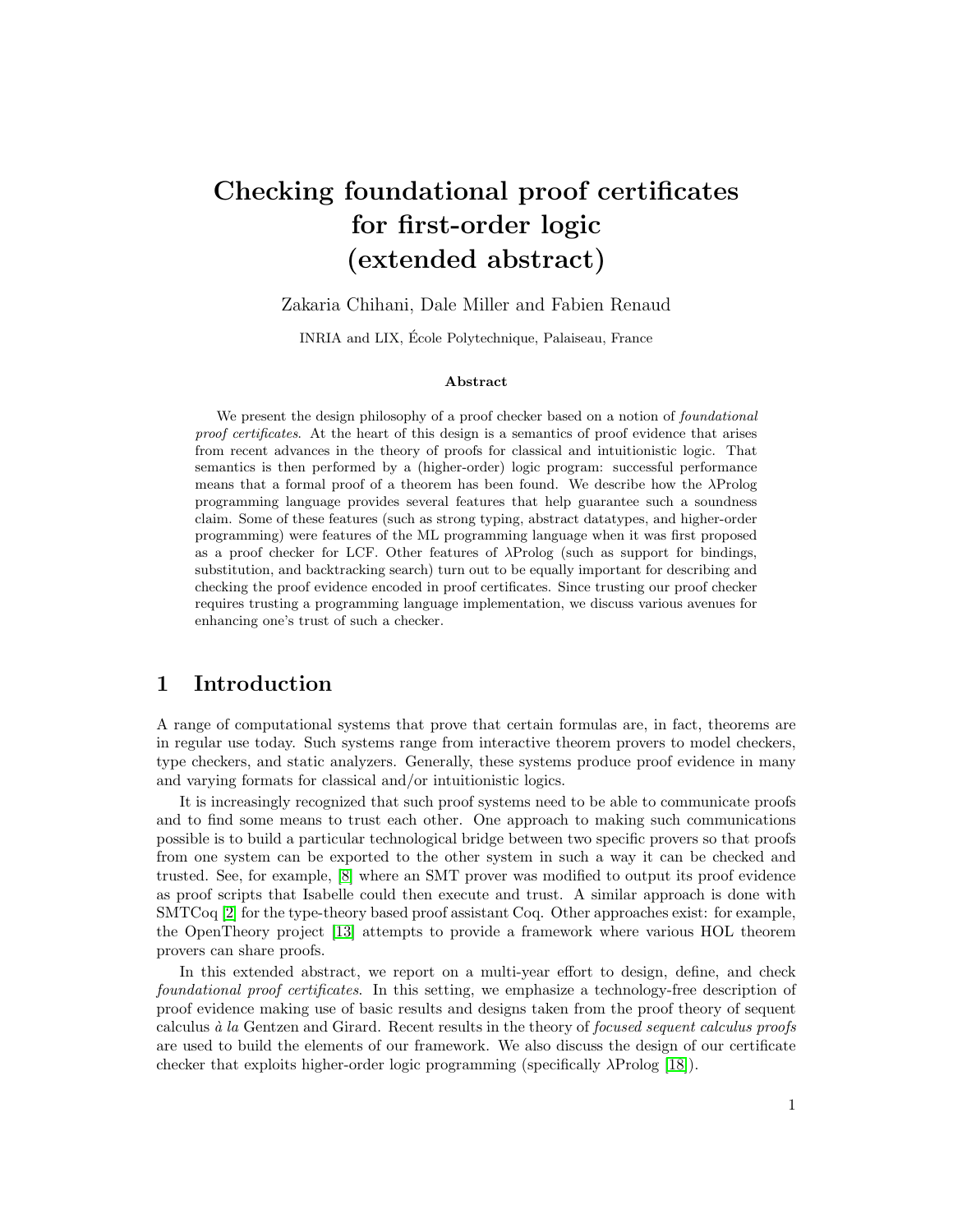## 2 Trustworthy communication of theorems and proofs

Our main concern here is to communicate the validity of theorems by the transmission of proof evidence from one machine to another machine in such a way that the human operators of these machines can check and trust the transmitted proof. Thus, we remove the human from any interesting involvement with the transmitted proof itself: for example, we are not concerned with whether or not a human can understand the structure of such proofs. While having humans read and learn from machine proofs is an interesting and important topic, we set aside that topic for the more narrow and, hopefully, solvable problem of having machines read and check each other's proofs.

It seems difficult to develop trust in theorem provers and model checkers by completing large scale formal proofs of them. It also seems undesirable to do so given that such systems are often evolving and incorporate experimental concepts for which formal correctness may not be established. Instead, one can turn towards checking their individual outputs, *i.e.*, their claims that certain "proof evidence" exists for a given proposed theorem. One solution could be to have, for every kind of output (and, possibly, for every software version of a prover), a specific proof checker. For example, Coq makes use of a small, trusted kernel for checking proof evidence generated by other parts of that system. Similarly, one can increase confidence in a SAT solver by checking the proofs that they output [\[6\]](#page-8-3). While it is probably desirable for every theorem prover to contain a trusted kernel that always checks its proof claims, one still has the problem that there are many checkers to trust and that one is still not addressing the need to communicate proof evidence between provers.

Instead of living with a proliferation of proof formats and proof checkers, we propose to explore to what extent we can take a foundational—instead of technological—approach to proof checking. After all, logic and proof have been studied for a long time (longer than, say, context-free grammars and parsing) and that literature is mature and contains a number of deep results backed-up with a lively research community. Furthermore, symbolic logic and proof theory have always purported to deal with the eternal and universal structures behind reasoning.

### 2.1 Size of the proofs

An important aspect of proofs that makes communicating and trusting them difficult is their size. While the size of formal proofs can vary a great deal among various provers and application domains, formal proofs will almost always be too large for humans to check with confidence. Thus, machines will need to do such checking. There is also evidence that in some settings, the size of proofs can be a challenge for their transmission and storage: the literature on proof carrying code  $(e.g., [22])$  $(e.g., [22])$  $(e.g., [22])$  is shaped partly by the need to address large proof objects.

One way to address the problem of communicating and checking such large objects involves allowing a trade-off between explicit proofs and proof reconstruction. A common principle involved with reducing the size of proofs is the Poincaré principle (formulated by Barendregt and Barendsen in [\[3\]](#page-7-1)): traces of computation should not be included in a proof. One expects, instead, the checker to redo computations which implies that the checker must incorporate into its trusted base a programming language implementation with all its associated components (parsers, printers, compilers, garbage collectors,  $etc$ ). The Poincaré principle is not, however, without problems: for example, if the elided computation comes from a complex algorithm then either that algorithm is implemented outside the checker (thus augmenting the trusted base for each such algorithm) or it is coded within the proof checker as a naive computation that will likely run for too long.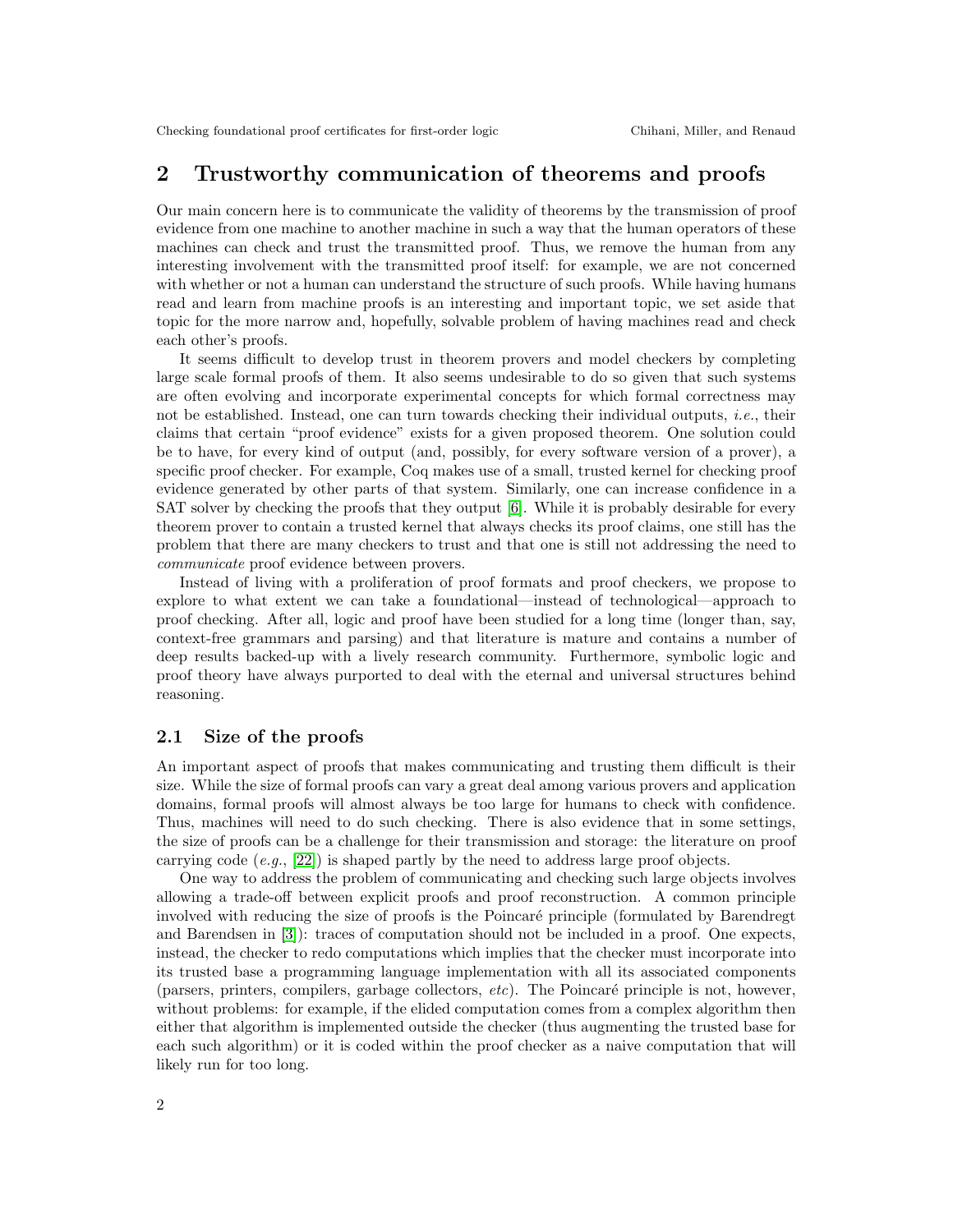A more interesting approach might be to find ways to handle huge proofs efficiently, which can be done both in a practical way using, for instance, incremental checking as proposed in [\[24\]](#page-8-5), and in a theoretical way by designing certificates that can be recognized in deterministic log space  $(e.g.,\,the\,RUP\,format\,for\,proofs\,of\,unsatisfiability\, [27]).$  $(e.g.,\,the\,RUP\,format\,for\,proofs\,of\,unsatisfiability\, [27]).$  $(e.g.,\,the\,RUP\,format\,for\,proofs\,of\,unsatisfiability\, [27]).$ 

## 2.2 Proof reconstruction

Besides leaving out computation, a proof can be further reduced by replacing details, such as "shallow" subproofs or (potentially large) witnesses, with "holes". Filling in those holes can be done by the checker using features such as unification and (bounded) backtracking proof search. For example, instantiating a quantifier in a proof is a small step but describing the substitution term might involve a lot of space. On the other hand, a proof checker using unification might easily determine an appropriate term from context. Similarly, if the checker also involves (bounded) backtracking search, then many small subproofs might well be reconstructed from context, thereby removing the need to insert those subproofs explicitly into the proof certificate.

Given that proof checking will involve performing general computations and proof reconstruction, it seems natural to use logic programming—where unification and backtracking search are central—to build sound and flexible proof checkers. Such a conclusion is certainly not surprising given that relational programming can easily be seen as a generalization of functional programming and given that many key concepts of proof systems are relational, the central one being the most basic relationship  $M : A$  between a term (proof) and a type (formula).

## 3 Proof checking as (logic) programming

While the first automated proof checker was Automath [\[7\]](#page-8-6), the ML programming language was the first programming language designed to provide a flexible framework for writing proof checkers [\[10\]](#page-8-7). This functional programming language has lead to the implementation of the LCF-family of tactics and tacticals that are at the core of many interactive theorem provers. We argue here that logic programming, as opposed to functional programming, is a good choice for doing the kind of proof checking we have described: this is particularly true when the logic programming language chosen is  $\lambda \text{Prolog}$  [\[18\]](#page-8-2).

### 3.1 Important programming language features

Below we list various aspects of programming languages that are important for the construction of trusted proof checkers. The first three of these features are present in LCF/ML while all five are present in  $\lambda$ Prolog.

Strong static typing. In ML, it is possible to describe a type thm of theorems. This type can be built using constants representing axioms (of type thm) and functions of type, say, thm  $\rightarrow$  thm  $\rightarrow$  thm denoting a binary inferences rule (such as modus ponens). Thus modeling proofs on the familiar Hilbert-Frege style of proof is easy to capture in ML via its static type checker and type preservation property. While the role of types is rather different in logic programming (see [\[18\]](#page-8-2) for a discussion of these differences), simple types are also important in λProlog since they are used to denote "syntactic categories" such as formulas, terms, and certificates as well as categories such as "a term-level abstract over formulas" by a type such as term  $\rightarrow$  form. In this setting, capturing the notion that  $\Xi$  is a proof of formula B or the notion that a formula is a theorem is done not by types but by predicates (central to all logic programming).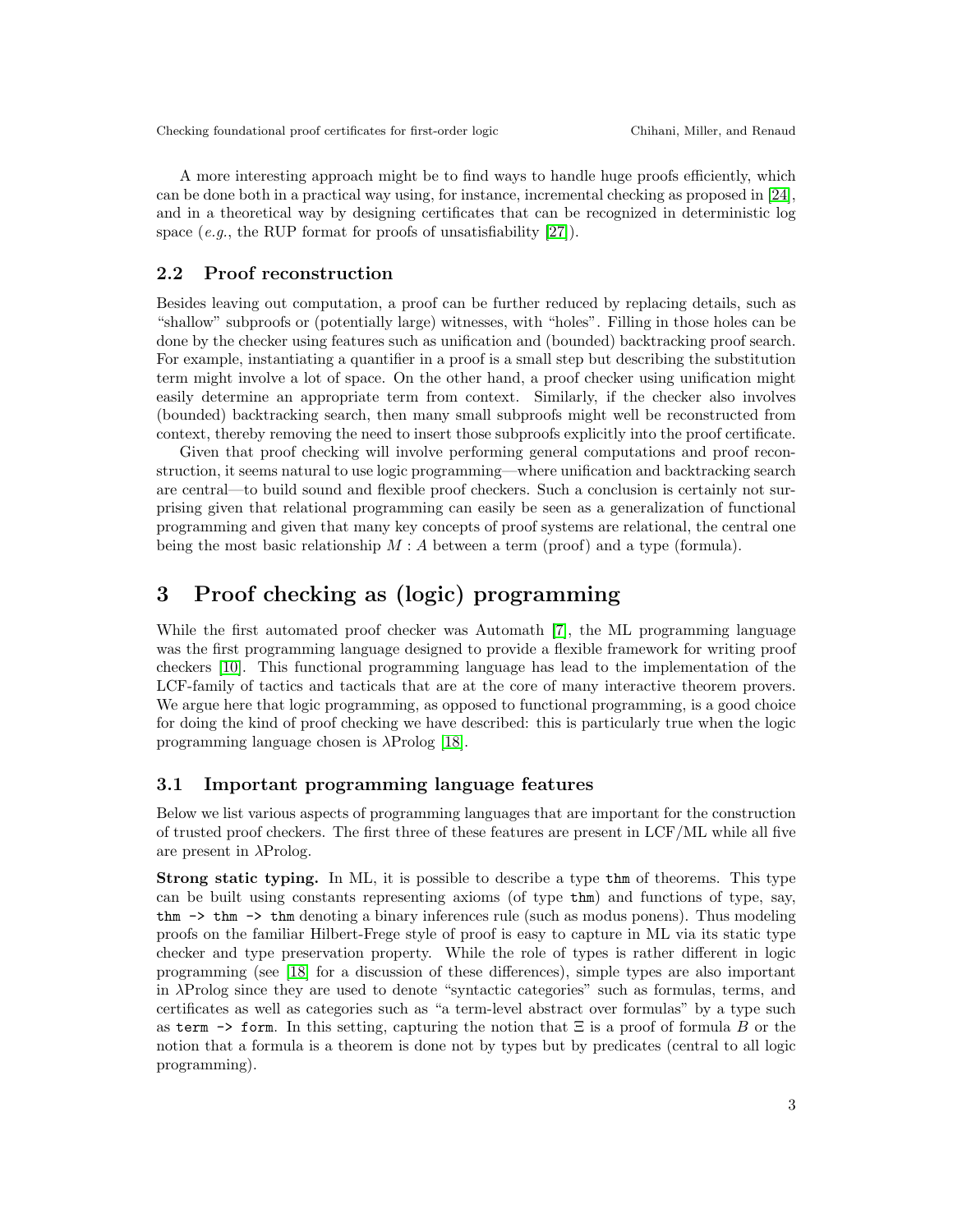Abstract datatypes. In the LCF/ML approach to proof checking, the type thm needs to be protected in the sense that only authorized primitive functions can construct members of type thm. In order to enforce this, ML allows this type to be an abstract datatype, which means that the constructors of that type are available to only certain, privileged functions. For example, functions that compute directly with axioms and inference rules can be placed into this abstract type and can be given access to the constructors of thm. Any other function that can build theorems must use these privileged functions. In a similar way, the abstract datatypes of λProlog allow one to define constructors for sequents, to allow certain clauses to describe how provability of some sequents are able to infer provability of other sequents (encodings of inference rules), and then to forbid any other clauses from using this sequent constructor. In this way, the rules of inference are sealed from "code injection attacks".

Higher-order programming. The ability to manipulate functions (in ML) and relations (in λProlog) as first-class objects is not only a powerful programming feature but also makes abstract datatypes far more useful. For example, if a multiset is an abstract datatype, then a natural way to manipulate such a structure is via higher-order programs for, say, applying a certain operation to all elements of a multiset or for selecting elements from a multiset depending on a given predicate.

Backtracking search and unification. While functional programming languages can accommodate these features, they are an essential and central aspect of logic programming. The implementation of these two features has always been a part of the trusted core of logic programming implementations. While historically some Prolog implementations did not provide sound unification (since they did not implement the occurs-check within unification), most modern Prolog systems provide a way to turn this check on. Implementations of λProlog have always implemented sound unification.

Bindings. A proof checker for first-order (quantificational) logic needs to treat syntax with binders. Thus it must handle operations such as checking for equality modulo  $\lambda$ -conversion, instantiating quantifiers, treating eigenvariables and their associated restrictions, and unifying terms and formulas. In particular,  $\lambda$ Prolog implements the  $\lambda$ -tree approach to higher-order abstract syntax [\[18\]](#page-8-2).

### 3.2 Logic foundations for these features

All the features described above are present in one logical system, namely a fragment of the intuitionistic version of Church's 1940 Simple Theory of Types (STT). In order to understand (and implement) what entailment involving  $\lambda$ Prolog programs should be, one simply needs to understand intuitionistic reasoning in STT. A large literature also exists that describes that logic and various ways to implement it,  $e,q$ , goal-directed search [\[19\]](#page-8-8), higher-order unifica-tion [\[12,](#page-8-9) [16\]](#page-8-10), backtracking search [\[20\]](#page-8-11), term representation to support efficient  $\lambda$ -reduction and unification [\[21\]](#page-8-12), etc. While a particular implementation of logic programming is a particular piece of technology, that logic programming language and the checker implemented in it are not tied to that technology. Anyone familiar with the above mentioned literature of logic and algorithms for implementing logic can build their own foundational proof checker. Other proof systems, such as Isabelle and Twelf, make use of a similar intuitionistic foundation. As we shall argue in Section [5,](#page-6-0) such a declarative and mature foundation can be a great asset in establishing trust of a proof checker.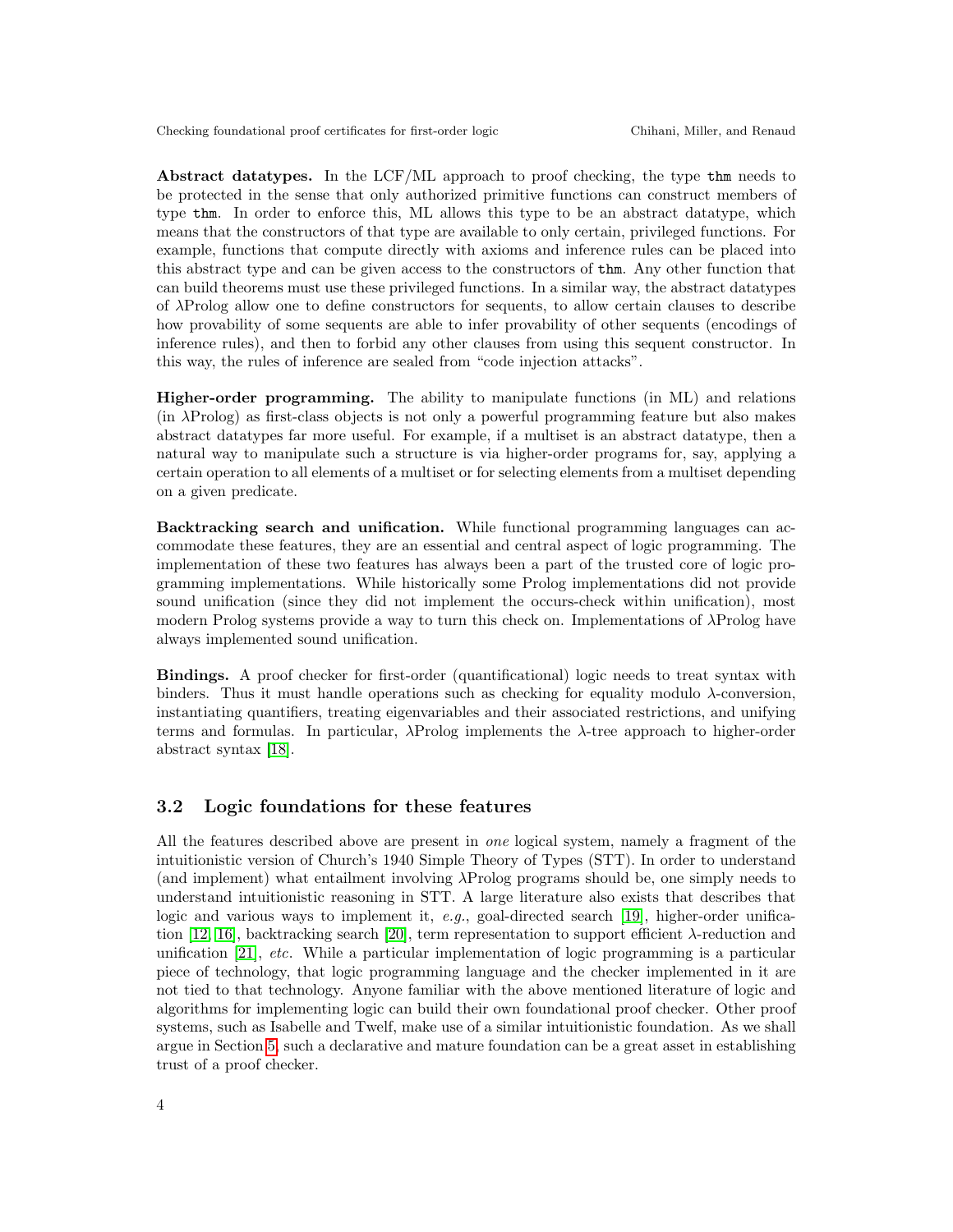## 4 The checker's architecture

Our approach to certificate checking is based on three components—the kernel, the client, and the clerks and experts—described in more details below.

The kernel is a λProlog implementation of the LKU focused proof system [\[15\]](#page-8-13). Formulas in LKU contain a mix of classical and linear logic connectives and (first-order) quantifiers. Unrestricted, LKU is essentially a verbose presentation of the focused classical logic LKF [\[14\]](#page-8-14). The LKU proof system allows for various restrictions to be placed on its structural rules. One set of restrictions (reminiscent of Gentzen's restricting of classical inference rules to only single-conclusion sequents) gives rise to the LJF [\[14\]](#page-8-14) focused proof systems for intuitionistic logic. Another set of restrictions (reminiscent of Girard's restricting of classical inference rules so that weakening and contraction are not available) gives rise to a focused proof system for (multiplicative-additive) linear logic [\[1\]](#page-7-2). Thus this one kernel can capture focused proof systems in these three logics. Even if one uses LKU only to capture classical and intuitionistic proofs, aspects of linear logic still play an important role in LKU. For example, Gentzen's characterization of an intuitionistic sequent as having only a single conclusion is captured, in part, by forbidding contraction of formulas on the right of the encoded sequent: LKU treats this restriction by mixing classical and linear logic connectives. Furthermore, formulas whose introduction rules are invertible (in both classical and intuitionistic proof systems) are treated as purely linear within LKU: that is, they are never contracted nor weakened. The linear logic aspects of LKU allow a simple treatment of this important aspect of invertible formulas.

The *client* of the checker is the programmer of a theorem prover who would like to export a proof for checking. The client will not need to know the specifics of our checker: that is, she will not need to know that it is based on a focused sequent calculus or that it is implemented in  $\lambda$ Prolog. The hope is, instead, that the client will be able to "pretty-print" her proof evidence into a document that can then be checked. Significant effort by the client should not be necessary to transform internal justifications for provability into some strikingly different format. For example, if the client is a resolution refutation prover, the document output for checking should be something familiar, such as a list of numbered clauses as well as a list of triples describing which two clauses resolve to yield a third.

In order to translate the information in the client's proof certificate into instructions to drive the kernel's inference rules, we use a third component composed of clerks and experts [\[4\]](#page-7-3). An analogy might succinctly convey the spirit of this component of checking. Imagine an accounting office that needs to check that a certain mound of financial documents (provided by the client) represents a legal transaction (as judged by the kernel). The office workers called experts are given the responsibility of looking into the mound and extracting information: they must *decide* into which series of transactions to dig and they need to know when to *release* their findings for storage and later reconsideration. On the other hand, the clerks are responsible for taking information released by the experts and performing some computations on them, including their indexing and storing. The justification of this division of effort between clerks and experts comes from the structure of focused sequent proof systems [\[1,](#page-7-2) [14,](#page-8-14) [15\]](#page-8-13): experts operate during the synchronous phase of proof construction while the clerks operation during the asynchronous phase. Furthermore, the vocabulary of decide, release, and store is reused as structural rules within the focused proof system. The actual definition of a proof certificate format essentially amount to describing a flow of work between the experts and the clerks. Such a work-flow is defined using small λProlog programs that define predicates that interface with the kernel. That interface has been designed so that no matter how badly coded the clerks and experts are, the soundness of the kernel is never compromised.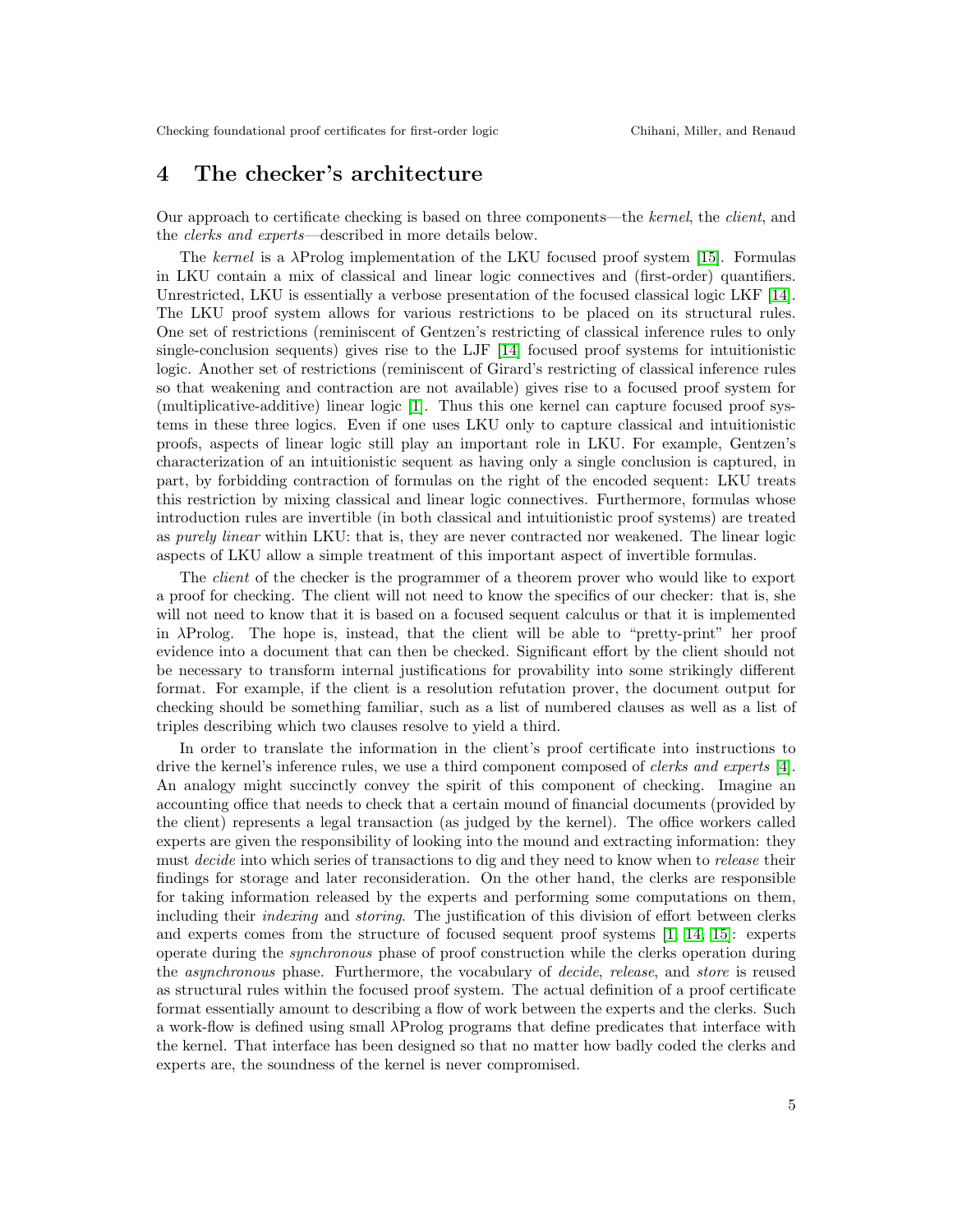The current implementation of our proof checker can be found at [https://team.inria.](https://team.inria.fr/parsifal/proofcert/) [fr/parsifal/proofcert/](https://team.inria.fr/parsifal/proofcert/).

## <span id="page-6-0"></span>5 Avenues to trust

We would like to be able to claim that our checker is sound: that is, if our checker succeeds in checking a proof certificate for a formula  $B$  from some client, then  $B$  is a theorem. Trust in such a claim is built around many elements, so we break this claim into smaller elements.

First, we must trust the logic programming language implementation and the many things on which it depends. In our current setting, we rely on the correctness of the Teyjus implementation [\[26\]](#page-9-1) of λProlog (which is itself implemented in OCaml and C) and a host of associated computing subsystems: printers, parsers, compilers, garbage collectors, hardware processors, etc. Pollack's paper [\[23\]](#page-8-15) explores many of the trust aspects of such components when applied to proof checking.

Second, one must trust that the LKU proof system [\[15\]](#page-8-13) is, in fact, correct in its claim of representing proofs for classical, intuitionistic, and linear logics. Since developing trust in a mathematical text is a familiar problem to academics, we do not elaborate on this here.

Third, one must trust that our logic programming implementation of LKU is correct and that there is no way for "malicious" experts and clerks to "attack" our kernel. The λProlog programming language provides many features that make it easy to trust this aspect of correctness: (i) Bindings, eigenvariables, and substitutions are implemented within the language and with great care for their correct treatment. *(ii)* Sequent calculus inference rules (such as those in LKU) naturally correspond to Horn clauses so it is easy to examine whether or not a set of Horn clauses correctly captures a proof system. *(iii)* By exploiting abstract datatypes, it is possible to close the set of inference rules so that no attacker can add new inference rules to the kernel. Finally, the interface between the kernel and the clerks and experts is via a set of predicates which are defined via λProlog clauses. Furthermore, these predicates are used only as premises to the clauses specifying the various LKU inference rules. As a result, it is a relatively easy matter to verify that our λProlog source files do indeed implement our LKU kernel in a sound fashion.

We would also like to insist that by employing *declarative* techniques in specifying a proof checking kernel, we are adhering to a proven approach to writing trustworthy software. Consider, by analogy, writing a parser for some programming language. Often one tries to construct such a parser in two distinct steps. First, one declares the lexical structure (using techniques from finite state machines) and grammar (using techniques from context-free language theory). Given these specifications, one then uses tools—such as lex and yacc—that generate code that actually tokenizes and parses input strings. Of course, these tools are complex but since they are so commonly used, since their formal foundation is well understood and documented, and since a number of people depend on them to be correct, parsers achieved by this route are often considered more trustworthy than if one implements a parser by hand. The architecture behind our proof checking system similarly relies on declarative specifications (of inference rules and of the clerks and experts) since their semantics is clear (by being founded on logic). The many other tools on which we rely (such as Teyjus) are used by a number of other people for different tasks and usually with similar concerns for correctness.

We have discussed only the soundness of proof checking. If one provides a resolution refutation as a proof certificate for some formula  $B$  (the paper  $[4]$  describes how this can be done), the only conclusion we can claim from a successful run of the kernel is that  $B$  is a theorem. The kernel makes no claim that the certificate is, in fact, a proper resolution refutation. Specific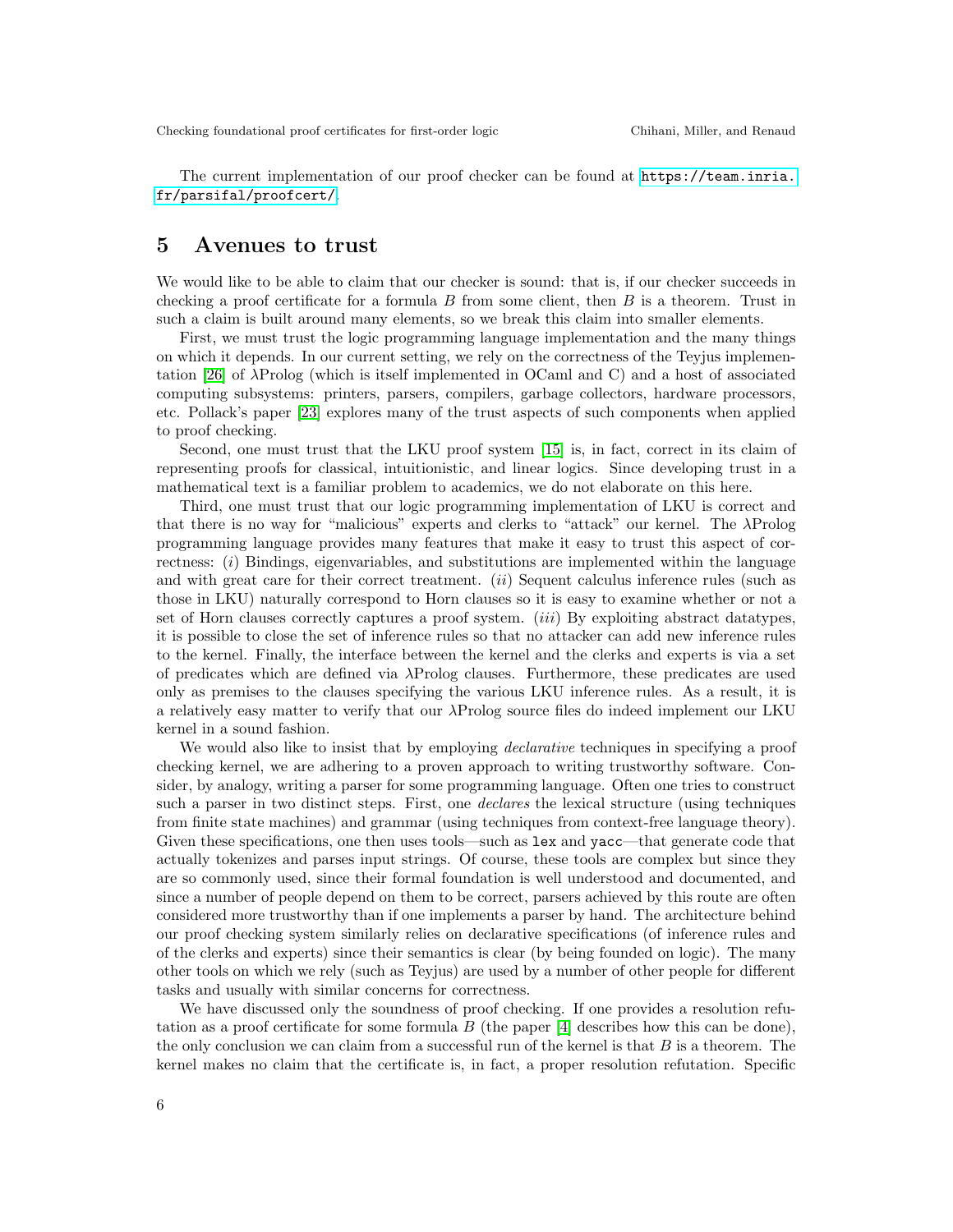knowledge of how the clerks and experts work is needed to provide such a guarantee. The specific resolution checker that was presented in [\[4\]](#page-7-3) will accept all resolution refutations (with factoring) but will accept more things than are officially defined as resolution steps. Of course, the additional items that are accepted are still sound proof evidence even if they are not proper resolution steps.

## 6 Related and Future Work

There are many projects trying to get different theorem provers to communicate proofs and a few of these have the goal of being universal. One of these is Dedukti [\[25\]](#page-8-16) which aims at capturing all intuitionistic proofs using λΠ-calculus modulo as its foundation [\[5\]](#page-8-17). While Dedukti separates computation from deduction (the former is not part of a certificate but is executed by the checker), it does not support directly the possibility of doing (bounded) proof reconstruction. It is also not clear whether or not such an intuitionistic framework will treat classical logic well. One can always use the excluded middle as an assumption within intuitionistic logic but this means that instances of the excluded middle axiom must be part of the certificate. Also the use of axioms leads one away from truly analytic proof theory in which subformulas of a conjectured sequent are needed for consideration within (cut-free) proofs. Also in the general area of enhancing intuitionistic proof representations for checking, there is also recent work on extending the  $\lambda$ II-calculus with side conditions [\[24\]](#page-8-5) and with external predicates [\[11\]](#page-8-18).

The proof checker described here is currently restricted to *first-order logic*: we are planning to extend this work to include proof checking in logics with least and greatest fixed points as well as higher-order quantification. We also hope to eventually extend this kind of checking to both partial proofs and counterexamples [\[17\]](#page-8-19). In order to increase confidence in various aspects of our existing checker, we plan to undertake some formal proofs involving our code in the Abella prover [\[9\]](#page-8-20). From the efficiency point of view, as of now, it is not yet clear how effective our current software architecture will handle large proof certificates or intensive checker-side computations. Teyjus is currently under development in anticipation of some of these potential problems.

Acknowledgments We thank the anonymous reviewers of an earlier version of this paper for their comments. This work was funded by the ERC Advanced Grant ProofCert.

## References

- <span id="page-7-2"></span>[1] Jean-Marc Andreoli. Logic programming with focusing proofs in linear logic. *J. of Logic and Computation*, 2(3):297–347, 1992.
- <span id="page-7-0"></span>[2] Michaël Armand, Germain Faure, Benjamin Grégoire, Chantal Keller, Laurent Théry, and Benjamin Werner. A modular integration of SAT/SMT solvers to coq through proof witnesses. In J.-P. Jouannaud and Z. Shao, editors, *Certified Programs and Proofs (CPP 2011)*, LNCS 7086, pages 135–150, 2011.
- <span id="page-7-1"></span>[3] Henk Barendregt and Erik Barendsen. Autarkic computations in formal proofs. *J. of Automated Reasoning*, 28(3):321–336, 2002.
- <span id="page-7-3"></span>[4] Zakaria Chihani, Dale Miller, and Fabien Renaud. Foundational proof certificates in first-order logic. In Maria Paola Bonacina, editor, *CADE 24: Conference on Automated Deduction 2013*, LNAI 7898, pages 162–177, 2013.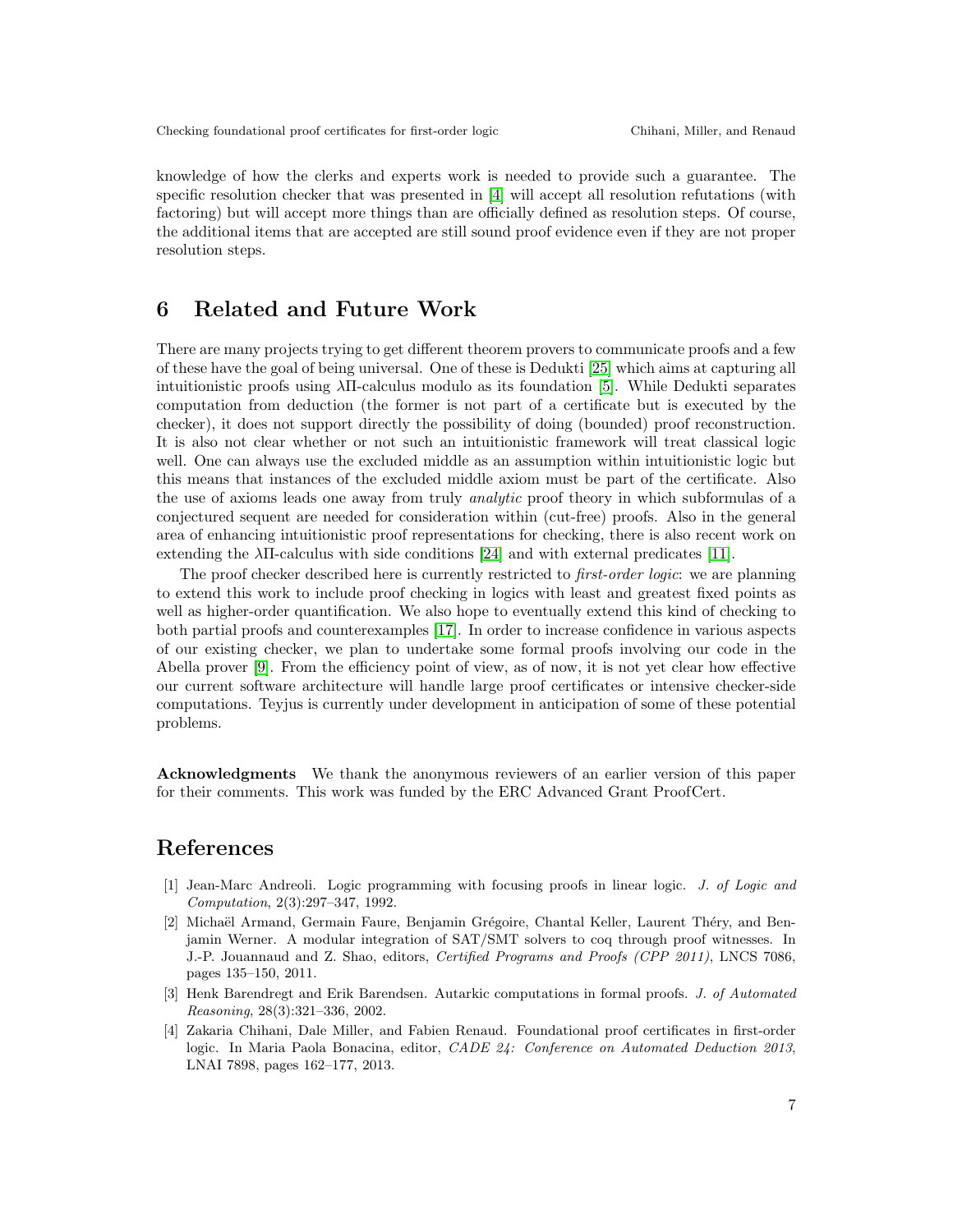- <span id="page-8-17"></span>[5] Denis Cousineau and Gilles Dowek. Embedding pure type systems in the lambda-Pi-calculus modulo. In S. Ronchi Della Rocca, ed, *TLCA: Typed Lambda Calculi and Applications*, LNCS 4583, pages 102–117, Springer, 2007.
- <span id="page-8-3"></span>[6] Ashish Darbari, Bernd Fischer, and Joao Marques-Silva. Industrial-strength certified SAT solving through verified SAT proof checking. In *Theoretical Aspects of Computing–ICTAC 2010*, pages 260–274. Springer, 2010.
- <span id="page-8-6"></span>[7] N. G. de Bruijn. A survey of the project AUTOMATH. In J. P. Seldin and R. Hindley, editors, *To H. B. Curry: Essays in Combinatory Logic, Lambda Calculus, and Formalism*, pages 589–606. Academic Press, New York, 1980.
- <span id="page-8-0"></span>[8] Pascal Fontaine, Jean-Yves Marion, Stephan Merz, Leonor Prensa Nieto, and Alwen Tiu. Expressiveness + automation + soundness: Towards combining SMT solvers and interactive proof assistants. In H. Hermanns and J. Palsberg, eds, *TACAS: Tools and Algorithms for the Construction and Analysis of Systems*, LNCS 3920, pages 167–181. Springer, 2006.
- <span id="page-8-20"></span>[9] Andrew Gacek. The Abella interactive theorem prover (system description). In A. Armando, P. Baumgartner, and G. Dowek, editors, *Fourth International Joint Conference on Automated Reasoning*, *LNCS* 5195, pages 154–161. Springer, 2008.
- <span id="page-8-7"></span>[10] Michael J. Gordon, Arthur J. Milner, and Christopher P. Wadsworth. *Edinburgh LCF: A Mechanised Logic of Computation*, LNCS 78. Springer, 1979.
- <span id="page-8-18"></span>[11] Furio Honsell, Marina Lenisa, Luigi Liquori, Petar Maksimovic, and Ivan Scagnetto. LFP: a logical framework with external predicates. In *LFMTP'12: International workshop on Logical frameworks and meta-languages, theory and practice*, pages 13–22. ACM New York, 2012.
- <span id="page-8-9"></span>[12] G´erard Huet. A unification algorithm for typed λ-calculus. *Theoretical Computer Science*, 1:27–57, 1975.
- <span id="page-8-1"></span>[13] Joe Hurd. The OpenTheory standard theory library. In *The Third International Symposium on NASA Formal Methods*, LNCS 6617, pages 177–191, 2011.
- <span id="page-8-14"></span>[14] Chuck Liang and Dale Miller. Focusing and polarization in linear, intuitionistic, and classical logics. *Theoretical Computer Science*, 410(46):4747–4768, 2009.
- <span id="page-8-13"></span>[15] Chuck Liang and Dale Miller. A focused approach to combining logics. *Annals of Pure and Applied Logic*, 162(9):679–697, 2011.
- <span id="page-8-10"></span>[16] Dale Miller. A logic programming language with lambda-abstraction, function variables, and simple unification. *J. of Logic and Computation*, 1(4):497–536, 1991.
- <span id="page-8-19"></span>[17] Dale Miller. A proposal for broad spectrum proof certificates. In J.-P. Jouannaud and Z. Shao, editors, *CPP: First International Conference on Certified Programs and Proofs*, LNCS 7086, pages 54–69, 2011.
- <span id="page-8-2"></span>[18] Dale Miller and Gopalan Nadathur. *Programming with Higher-Order Logic*. Cambridge University Press, June 2012.
- <span id="page-8-8"></span>[19] Dale Miller, Gopalan Nadathur, Frank Pfenning, and Andre Scedrov. Uniform proofs as a foundation for logic programming. *Annals of Pure and Applied Logic*, 51:125–157, 1991.
- <span id="page-8-11"></span>[20] Gopalan Nadathur. A proof procedure for the logic of hereditary Harrop formulas. *Journal of Automated Reasoning*, 11(1):115–145, August 1993.
- <span id="page-8-12"></span>[21] Gopalan Nadathur and Debra Sue Wilson. A notation for lambda terms: A generalization of environments. *Theoretical Computer Science*, 198(1-2):49–98, 1998.
- <span id="page-8-4"></span>[22] George C. Necula and Peter Lee. Efficient representation and validation of proofs. In *Logic in Computer Science*, pages 93–104, Los Alamitos, CA, 1998. IEEE Computer Society Press.
- <span id="page-8-15"></span>[23] Robert Pollack. How to believe a machine-checked proof. In G. Sambin and J. Smith, editors, *Twenty Five Years of Constructive Type Theory*. Oxford University Press, 1998.
- <span id="page-8-5"></span>[24] Aaron Stump. Proof checking technology for satisfiability modulo theories. In A. Abel and C. Urban, editors, *Logical Frameworks and Meta-Languages: Theory and Practice*, 2008.
- <span id="page-8-16"></span>[25] The Dedukti team. The Dedukti system and homepage. [https://www.rocq.inria.fr/deducteam/](https://www.rocq.inria.fr/deducteam/Dedukti/index.html)